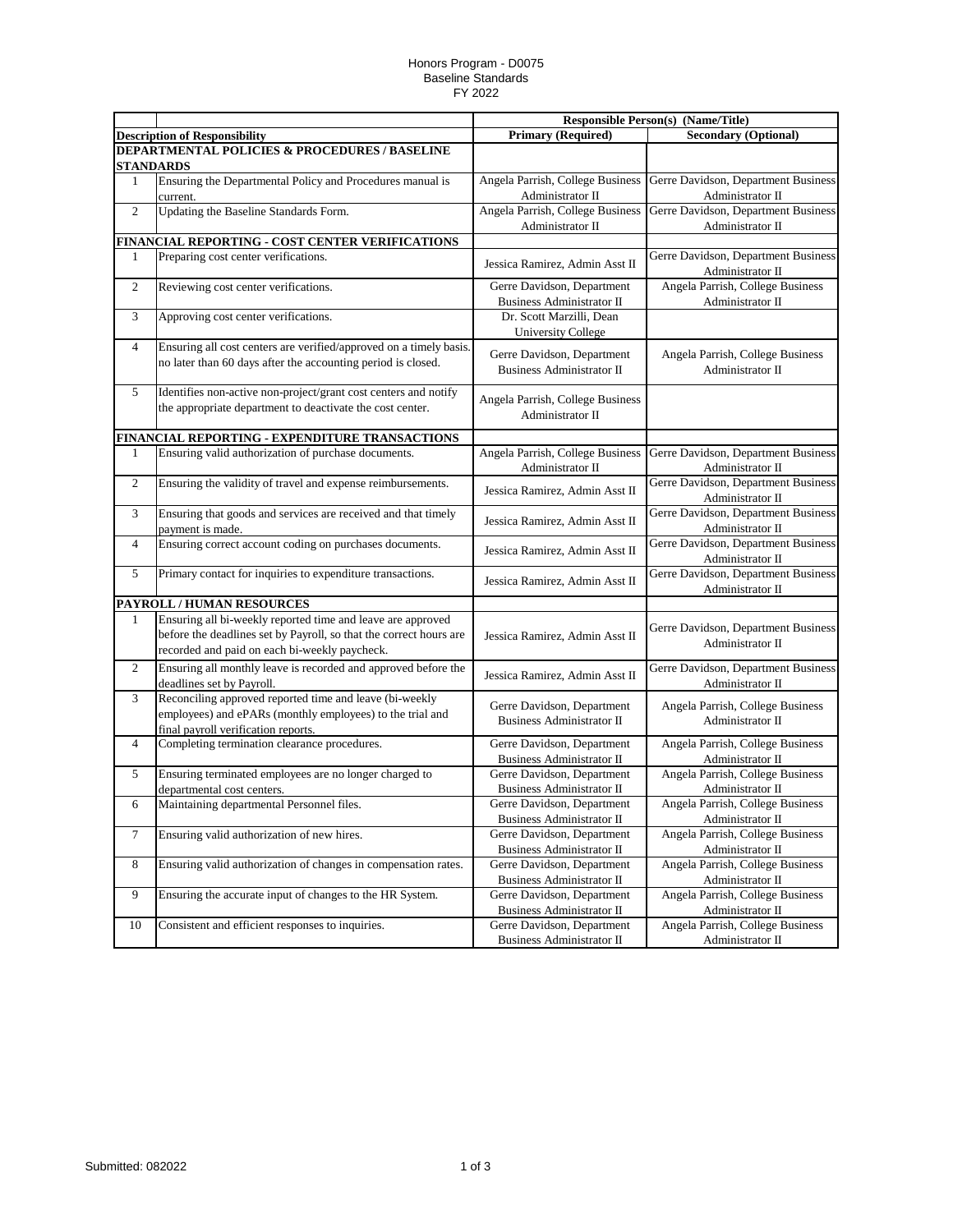## Honors Program - D0075 Baseline Standards FY 2022

|                |                                                                                                                                                                                  |                                                                | <b>Responsible Person(s) (Name/Title)</b>               |
|----------------|----------------------------------------------------------------------------------------------------------------------------------------------------------------------------------|----------------------------------------------------------------|---------------------------------------------------------|
|                | <b>Description of Responsibility</b>                                                                                                                                             | <b>Primary (Required)</b>                                      | <b>Secondary (Optional)</b>                             |
|                | <b>CASH HANDLING</b>                                                                                                                                                             |                                                                |                                                         |
| 1              | Collecting cash, checks, etc.                                                                                                                                                    | Jessica Ramirez, Admin Asst II                                 | Gerre Davidson, Department Business<br>Administrator II |
| $\overline{2}$ | Prepares Departmental Deposit Form.                                                                                                                                              | Jessica Ramirez, Admin Asst II                                 | Gerre Davidson, Department Business<br>Administrator II |
| 3              | Approves Departmental Deposit Form.                                                                                                                                              | Jessica Ramirez, Admin Asst II                                 | Gerre Davidson, Department Business<br>Administrator II |
| 4              | Transports deposit to the Cashiers Office.                                                                                                                                       | Jessica Ramirez, Admin Asst II                                 | Gerre Davidson, Department Business<br>Administrator II |
| 5              | Preparing Journal Entries.                                                                                                                                                       | Gerre Davidson, Department<br><b>Business Administrator II</b> | Gerre Davidson, Department Business<br>Administrator II |
| 6              | Verifying deposits posted correctly in the Finance System.                                                                                                                       | Gerre Davidson, Department<br>Business Administrator II        | Gerre Davidson, Department Business<br>Administrator II |
| $\tau$         | Adequacy of physical safeguards of cash receipts and<br>equivalent.                                                                                                              | Jessica Ramirez, Admin Asst II                                 | Gerre Davidson, Department Business<br>Administrator II |
| 8              | Ensuring deposits are made timely.                                                                                                                                               | Jessica Ramirez, Admin Asst II                                 | Gerre Davidson, Department Business<br>Administrator II |
| 9              | Ensuring all employees who handle cash have completed Cash<br>Security Procedures or Cash Deposit and Security Procedures<br>training.                                           | Angela Parrish, College Business<br>Administrator II           | Gerre Davidson, Department Business<br>Administrator II |
| 10             | Updating Cash Handling Procedures as needed.                                                                                                                                     | Angela Parrish, College Business<br>Administrator II           | Angela Parrish, College Business<br>Administrator II    |
| 11             | Consistent and efficient responses to inquiries.                                                                                                                                 | Gerre Davidson, Department                                     | Angela Parrish, College Business                        |
|                |                                                                                                                                                                                  | <b>Business Administrator II</b>                               | Administrator II                                        |
| PETTY CASH     |                                                                                                                                                                                  |                                                                |                                                         |
| 1              | Preparing petty cash disbursements.                                                                                                                                              | N/A                                                            |                                                         |
| $\overline{2}$ | Ensuring petty cash disbursements are not for more than \$100.                                                                                                                   | N/A                                                            |                                                         |
| 3              | Ensuring petty cash disbursements are made for only authorized<br>purposes.                                                                                                      | N/A                                                            |                                                         |
| 4              | Approving petty cash disbursements.                                                                                                                                              | N/A                                                            |                                                         |
| 5              | Replenishing the petty cash fund timely.                                                                                                                                         | N/A                                                            |                                                         |
| 6              | Ensuring the petty cash fund is balanced after each<br>disbursement.                                                                                                             | N/A                                                            |                                                         |
|                | <b>CONTRACT ADMINISTRATION</b>                                                                                                                                                   |                                                                |                                                         |
| 1              | Ensuring departmental personnel comply with contract<br>administration policies/procedures.                                                                                      | Gerre Davidson, Department<br><b>Business Administrator II</b> | Angela Parrish, College Business<br>Administrator II    |
|                | PROPERTY MANAGEMENT                                                                                                                                                              |                                                                |                                                         |
| $\mathbf{1}$   | Performing the annual inventory.                                                                                                                                                 | Jessica Ramirez, Admin Asst II                                 |                                                         |
| $\overline{2}$ | Ensuring the annual inventory was completed correctly.                                                                                                                           | Jessica Ramirez, Admin Asst II                                 | Angela Parrish, College Business<br>Administrator II    |
| 3              | Tagging equipment.                                                                                                                                                               | IT                                                             |                                                         |
| 4              | Approving requests for removal of equipment from campus.                                                                                                                         | Jessica Ramirez, Admin Asst II                                 | Angela Parrish, College Business<br>Administrator II    |
|                | <b>DISCLOSURE FORMS</b>                                                                                                                                                          |                                                                |                                                         |
| 1              | Ensuring all employees with purchasing influence complete the<br>annual Related Party disclosure statement online.                                                               | Angela Parrish, College Business<br>Administrator II           |                                                         |
| 2              | Ensuring all full time, benefits eligible, exempt faculty and staff<br>complete the Consulting disclosure statement online.                                                      | Angela Parrish, College Business<br>Administrator II           |                                                         |
| 3              | Ensuring that all Principal and Co-Principal Investigators<br>complete the annual Conflict of Interest disclosure statement for<br>the Office of Research and Sponsored Programs | Angela Parrish, College Business<br>Administrator II           |                                                         |
|                | RESEARCH ADMINISTRATION                                                                                                                                                          |                                                                |                                                         |
| 1              | Verifies that all grant cost centers contain positive budgetary<br>balances.                                                                                                     | N/A                                                            |                                                         |
| $\overline{2}$ | Ensuring that research expenditures are covered by funds from<br>sponsors.                                                                                                       | N/A                                                            |                                                         |